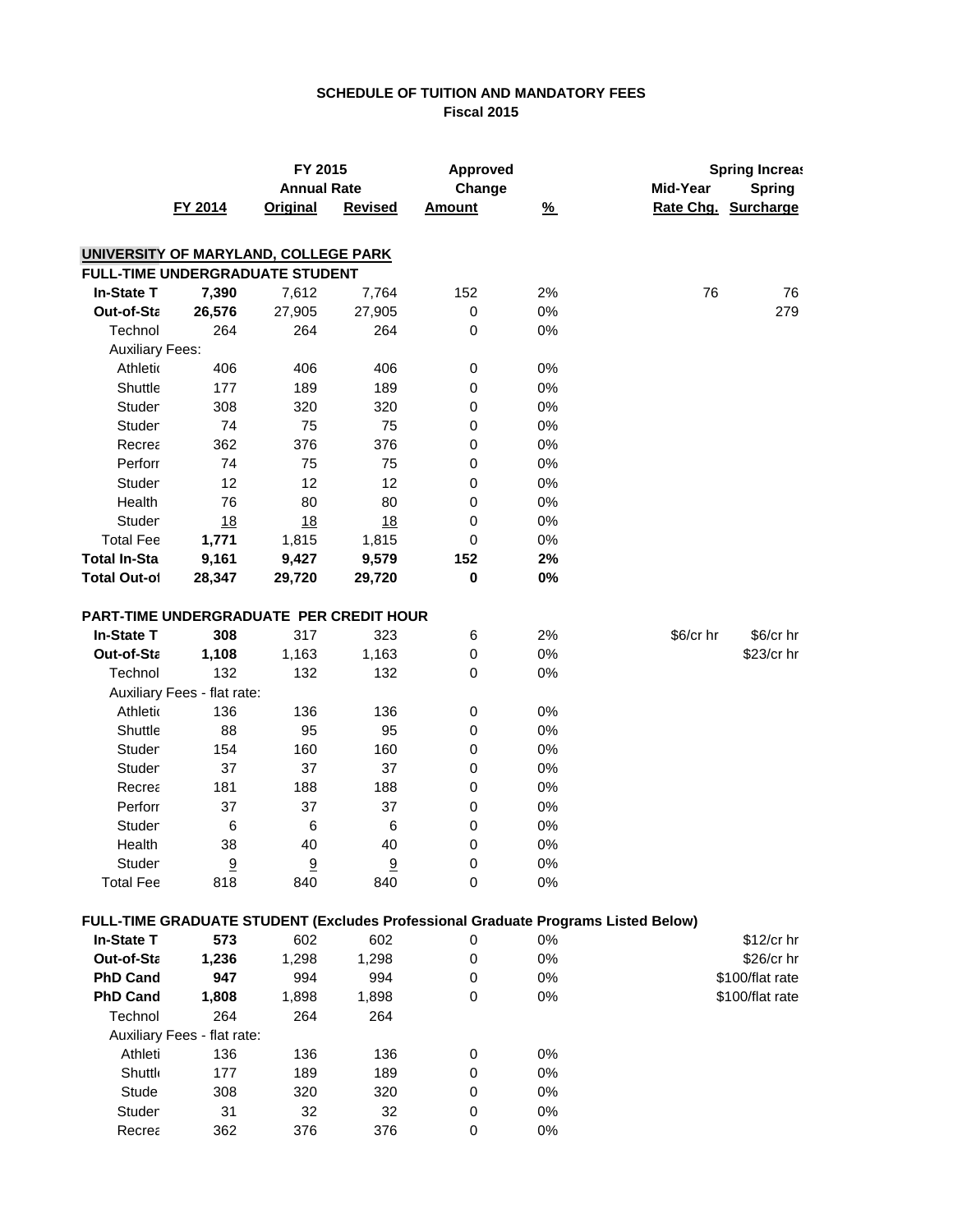| Perforr          | 74         | 75         | 75         | 0% |
|------------------|------------|------------|------------|----|
| Health           | 76         | 80         | 80         | 0% |
| Studer           | <u> 18</u> | <u> 18</u> | <u> 18</u> | 0% |
| <b>Total Fee</b> | 1.446      | 1,490      | 1.490      | 0% |

# **PART-TIME GRADUATE PER CREDIT HOUR (Excludes Professional Graduate Programs Listed Below)**

| 573   | 602   | 602                         | 0 | 0%    | $$12/cr$ hr     |
|-------|-------|-----------------------------|---|-------|-----------------|
| 1,236 | 1,298 | 1,298                       | 0 | 0%    | $$26/cr$ hr     |
| 947   | 994   | 994                         | 0 | 0%    | \$100/flat rate |
| 1,808 | 1,898 | 1,898                       | 0 | 0%    | \$100/flat rate |
| 132   | 132   | 132                         | 0 | 0%    |                 |
|       |       |                             |   |       |                 |
| 136   | 136   | 136                         | 0 | 0%    |                 |
| 88    | 95    | 95                          | 0 | $0\%$ |                 |
| 154   | 160   | 160                         | 0 | 0%    |                 |
| 31    | 32    | 32                          | 0 | 0%    |                 |
| 181   | 188   | 188                         | 0 | 0%    |                 |
| 37    | 37    | 37                          | 0 | 0%    |                 |
| 38    | 40    | 40                          | 0 | 0%    |                 |
| 9     | 9     | <u>១</u>                    | 0 | $0\%$ |                 |
| 806   | 829   | 829                         | 0 | 0%    |                 |
|       |       | Auxiliary Fees - flat rate: |   |       |                 |

# **PROFESSIONAL GRADUATE PROGRAMS:**

(Full-time and part-time mandatory fees are at graduate rates listed above for programs at College Park. Add'l fees above the standard fees or exceptions to the standard fees are noted below.)

### **SCHOOL OF ARCHITECTURE PART-TIME GRADUATE STUDENTS (per credit hour)**

| PART-TIME GRADUATE STUDENTS (DEFICTED TOUR)          |                 |
|------------------------------------------------------|-----------------|
| Master of Real Estate Development                    |                 |
| In-State Tu<br>789<br>789<br>0<br>$0\%$<br>778       | \$100/flat rate |
| Out-of-Stat<br>1,089<br>$0\%$<br>1.089<br>1.077<br>0 | \$100/flat rate |
| School of A<br>50<br>0<br>0%<br>50<br>50             |                 |
| <b>SCHOOL OF ENGINEERING</b>                         |                 |
| <b>PART-TIME GRADUATE STUDENTS</b>                   |                 |
| Profession<br>$0\%$<br>821<br>821<br>0<br>782        | \$100/flat rate |
| 0<br>$0\%$<br>Distance Le<br>967<br>1.015<br>1.015   | \$100/flat rate |
| 988<br>988<br>0<br>$0\%$<br>Masters in<br>988        | \$100/flat rate |

1 For remote sites, students pay a Distance Education Technology Services fee of \$150 per class and a \$66 per semester Technology Fee. They do not pay the standard auxiliary fees noted above.

# **COLLEGE OF EDUCATION**

| <b>PART-TIME &amp; FULL-TIME OFF-SITE GRADUATE STUDENTS</b>    |     |     |      |    |                 |
|----------------------------------------------------------------|-----|-----|------|----|-----------------|
| Masters of Education, Masters of Arts, Doctor of Education and |     |     |      |    |                 |
| Certificate I                                                  | 573 | 610 | 610. | 0% | \$100/flat rate |

2 Part-time students pay a \$66 per semester Technology Fee. Full-time students pay a \$132 per semester Technolo They do not pay the standard auxiliary fees noted above.

| <b>COLLEGE OF BUSINESS AND MANAGEMENT</b>                |       |       |       |    |                 |
|----------------------------------------------------------|-------|-------|-------|----|-----------------|
| <b>MBA/MS IN BUSINESS PROGRAMS</b>                       |       |       |       |    |                 |
| PART-TIME and FULL-TIME Credit (Program in College Park) |       |       |       |    |                 |
| In-State Tu                                              | 1.425 | 1.465 | 1.465 | 0% | \$100/flat rate |
| Out-of-Stat                                              | .695  | 1.765 | 1.765 | 0% | \$100/flat rate |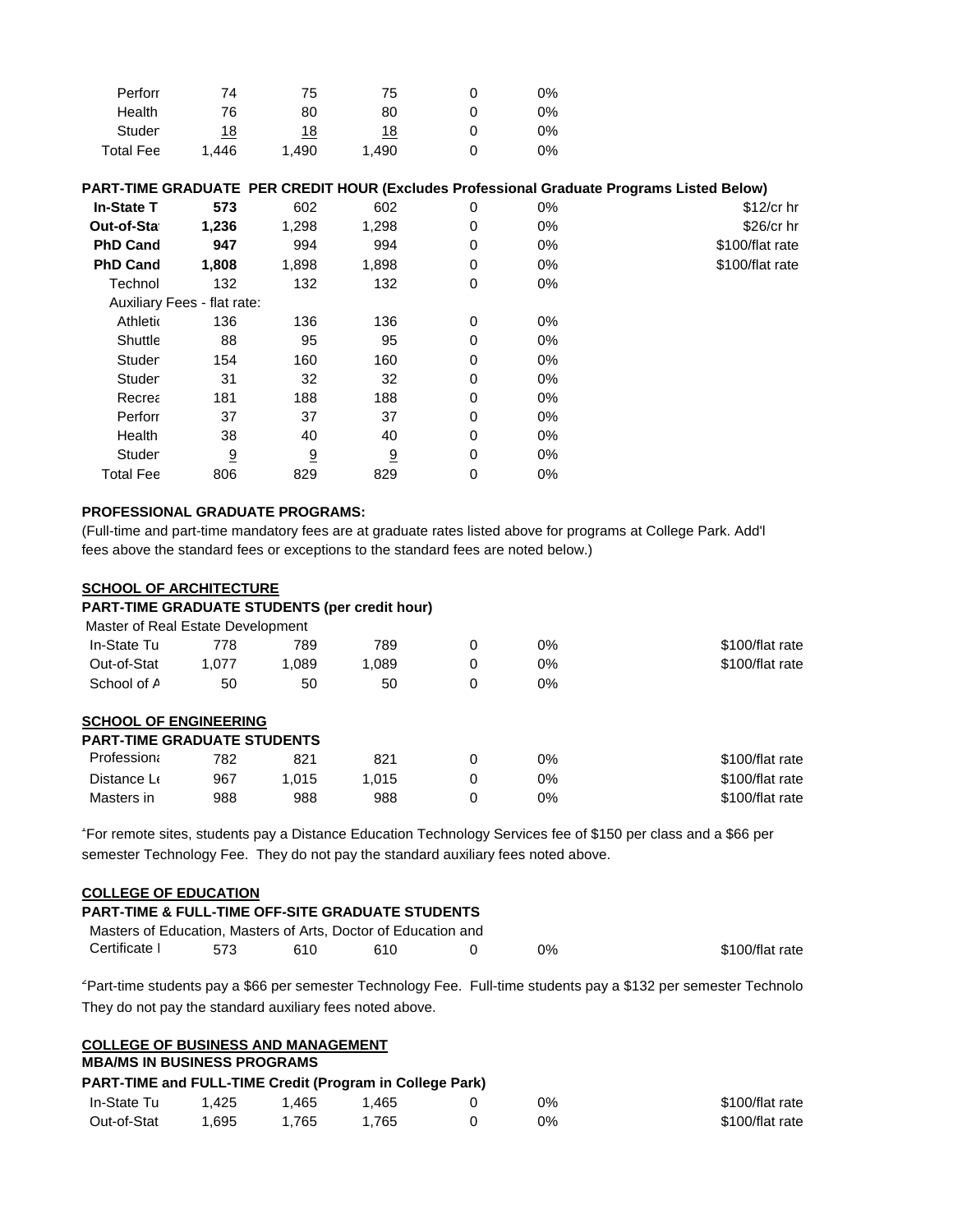| <b>MBA Assoc</b>                          | 300    | 375     | 375                                                           | 0           | $0\%$ |                 |
|-------------------------------------------|--------|---------|---------------------------------------------------------------|-------------|-------|-----------------|
| <b>MS Associa</b>                         | 50     | 50      | 50                                                            | $\mathbf 0$ | $0\%$ |                 |
| PART-TIME (Offsite programs) <sup>3</sup> |        |         |                                                               |             |       |                 |
| Tuition (per                              | 1,425  | 1,465   | 1,465                                                         | $\Omega$    | 0%    | \$100/flat rate |
| PT MBA As                                 | 45     | 45      | 45                                                            | $\Omega$    | 0%    |                 |
| PT MS Ass                                 | 50     | 50      | 50                                                            | 0           | $0\%$ |                 |
| <b>MASTERS OF FINANCE</b>                 |        |         |                                                               |             |       |                 |
|                                           |        |         | PART-TIME and FULL-TIME Credit (Program in College Park)      |             |       |                 |
| In-State Tu                               | 1,425  | 1,465   | 1,465                                                         | 0           | 0%    | \$100/flat rate |
| Out-of-Stat                               | 1,695  | 1,865   | 1,865                                                         | 0           | 0%    | \$100/flat rate |
| <b>MS Associa</b>                         | 50     | 50      | 50                                                            | $\Omega$    | $0\%$ |                 |
|                                           |        |         | PART-TIME and FULL-TIME Credit (Offsite program) <sup>3</sup> |             |       |                 |
| Tuition (Per                              | 1,425  | 1,595   | 1,595                                                         | $\Omega$    | 0%    | \$100/flat rate |
| <b>MS Associa</b>                         | 50     | 50      | 50                                                            | 0           | $0\%$ |                 |
| <b>ONLINE MBA PROGRAM</b>                 |        |         |                                                               |             |       |                 |
| Tuition (Per                              | 1,481  | 1,481   | 1,481                                                         | 0           | 0%    | \$100/flat rate |
| <b>EXECUTIVE</b>                          | 99,500 | 114,500 | 114,500                                                       | $\mathbf 0$ | 0%    | \$100/flat rate |

*<sup>3</sup>* PT MBA, MS and Master of Finance students are charged a \$66 Technology Fee for 8 credit hours or less per sem or \$132 for 9 or more credit hours per semester. They do not pay the standard auxiliary fees noted above.

| <b>SCHOOL OF PUBLIC POLICY</b>                                       |        |        |                                                            |          |       |                 |
|----------------------------------------------------------------------|--------|--------|------------------------------------------------------------|----------|-------|-----------------|
| FULL-TIME & PART-TIME GRADUATE STUDENTS (including PhD)              |        |        |                                                            |          |       |                 |
| In-State Tu                                                          | 700    | 735    | 735                                                        | 0        | $0\%$ | \$100/flat rate |
| Out-of-Stat                                                          | 1,525  | 1,601  | 1,601                                                      | $\Omega$ | 0%    | \$100/flat rate |
| <b>EXECUTIVE MASTERS PUBLIC POLICY Weekends - total program cost</b> |        |        |                                                            |          |       |                 |
|                                                                      | 45.000 | 45,000 | 45,000                                                     | $\Omega$ | 0%    | \$100/flat rate |
| <b>MASTERS OF ENGINEERING AND PUBLIC POLICY</b>                      |        |        |                                                            |          |       |                 |
| In-State Tu                                                          | 700    | 735    | 735                                                        | $\Omega$ | 0%    | \$100/flat rate |
| Out-of-Stat                                                          | 1,525  | 1,601  | 1,601                                                      | 0        | $0\%$ | \$100/flat rate |
| Full & PT - I                                                        | 1,188  | 1,247  | 1.247                                                      | $\Omega$ | 0%    | \$100/flat rate |
|                                                                      |        |        | (Flat rate per credit hour regardless of residency status) |          |       |                 |
| <b>COLLEGE OF COMPUTER, MATHEMATICAL, AND NATURAL SCIENCES</b>       |        |        |                                                            |          |       |                 |
| PART-TIME GRADUATE STUDENTS (Per Credit Hour)                        |        |        |                                                            |          |       |                 |
| Mathematic                                                           | 655    | 688    | 688                                                        | $\Omega$ | 0%    | \$100/flat rate |
| <b>COLLEGE OF INFORMATION STUDIES</b>                                |        |        |                                                            |          |       |                 |
| On-line Program Fee (Per Semester) <sup>4</sup>                      |        |        |                                                            |          |       |                 |
| Masters o                                                            | 444    | 444    | 444                                                        | 0        | 0%    | \$100/flat rate |

4 Students pay the standard graduate tuition rates listed above. For mandatory fees, they pay the on-line program fee semester plus the standard technology fee listed above. These students do not pay auxiliary mandatory fees.

| <b>SCHOOL OF PUBLIC HEALTH</b>                     |       |       |       |    |                 |
|----------------------------------------------------|-------|-------|-------|----|-----------------|
| <b>MASTERS OF PUBLIC HEALTH</b>                    |       |       |       |    |                 |
| <b>FULL-TIME &amp; PART-TIME GRADUATE STUDENTS</b> |       |       |       |    |                 |
| <b>In-State Tu</b>                                 | 671   | 705   | 705   | 0% | \$100/flat rate |
| Out-of-Stat                                        | 1.188 | 1.248 | 1.248 | 0% | \$100/flat rate |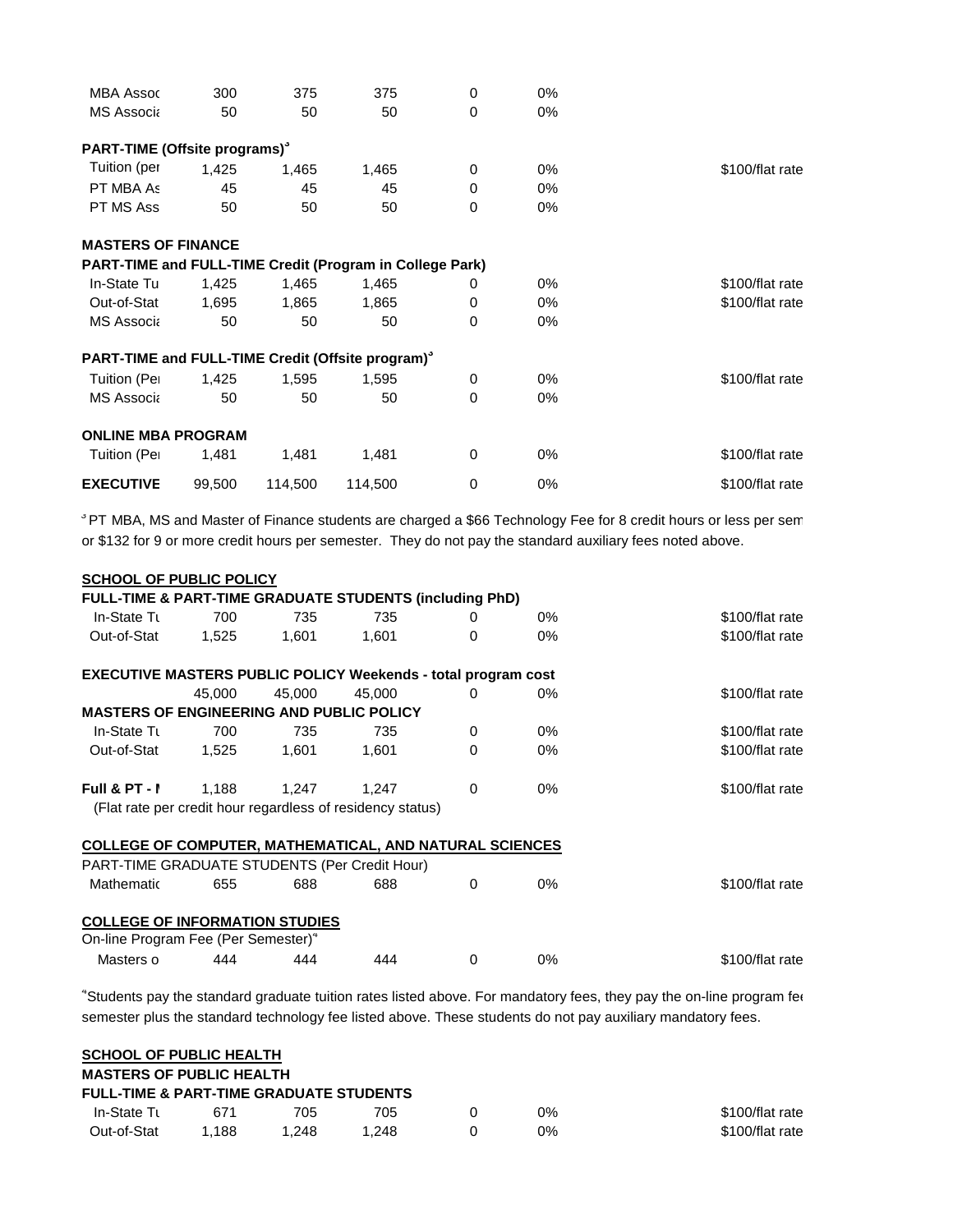se

**Total**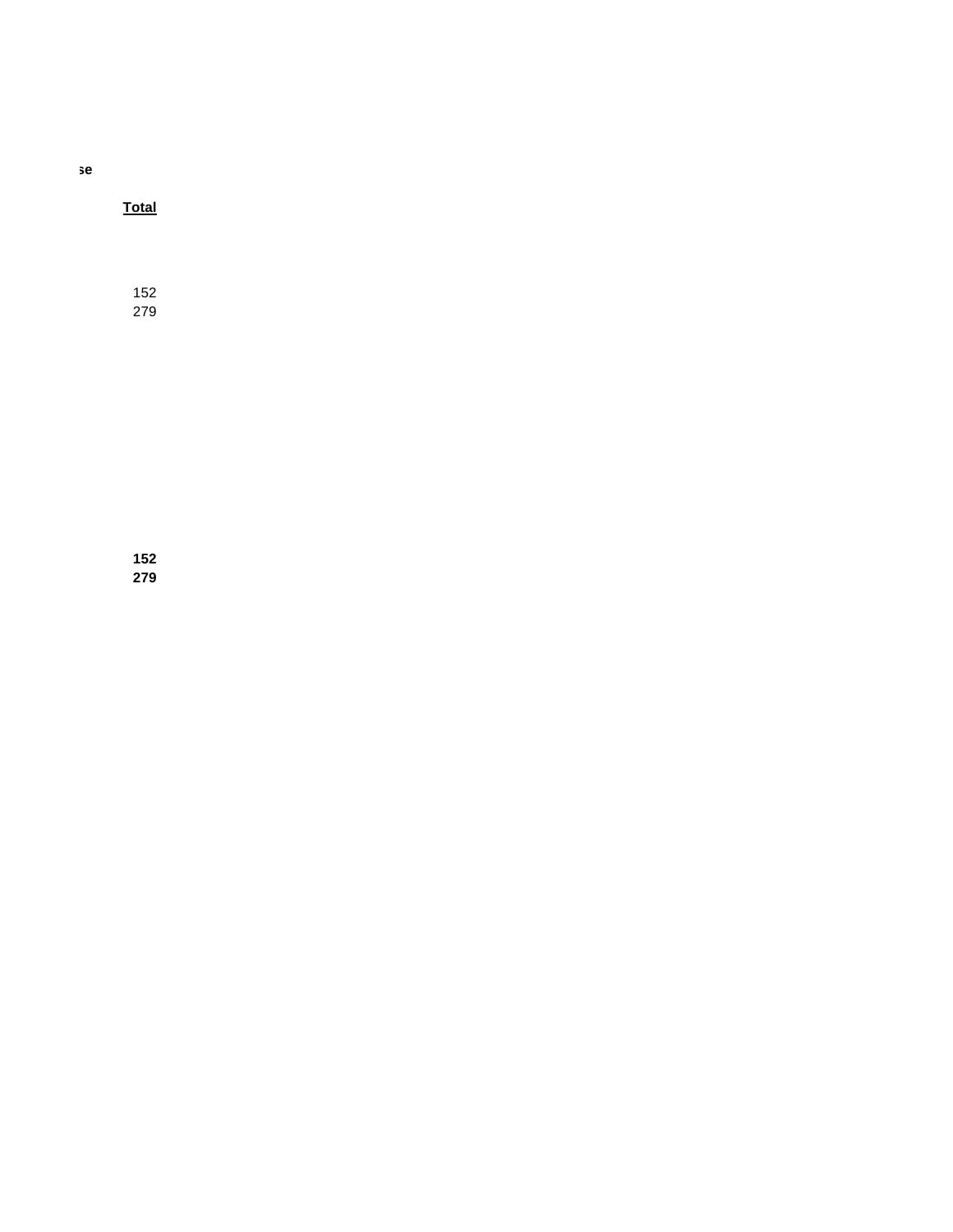- $\begin{array}{l} \mathbf{1} & \mathbf{1} \\ \mathbf{1} & \mathbf{1} \\ \mathbf{1} & \mathbf{1} \end{array}$ 
	-
	-
- $\begin{aligned} \frac{1}{\sqrt{2}}\left( \frac{1}{\sqrt{2}}\right) & =\frac{1}{2}\left( \frac{1}{2}\right) \left( \frac{1}{2}\right) \end{aligned}$ 
	-
- 
- $\mathbf{H}^{(1)}$  and

# gy Fee.

- 
- 
- $\begin{array}{c} 1 \\ 1 \\ 1 \end{array}$ 
	-